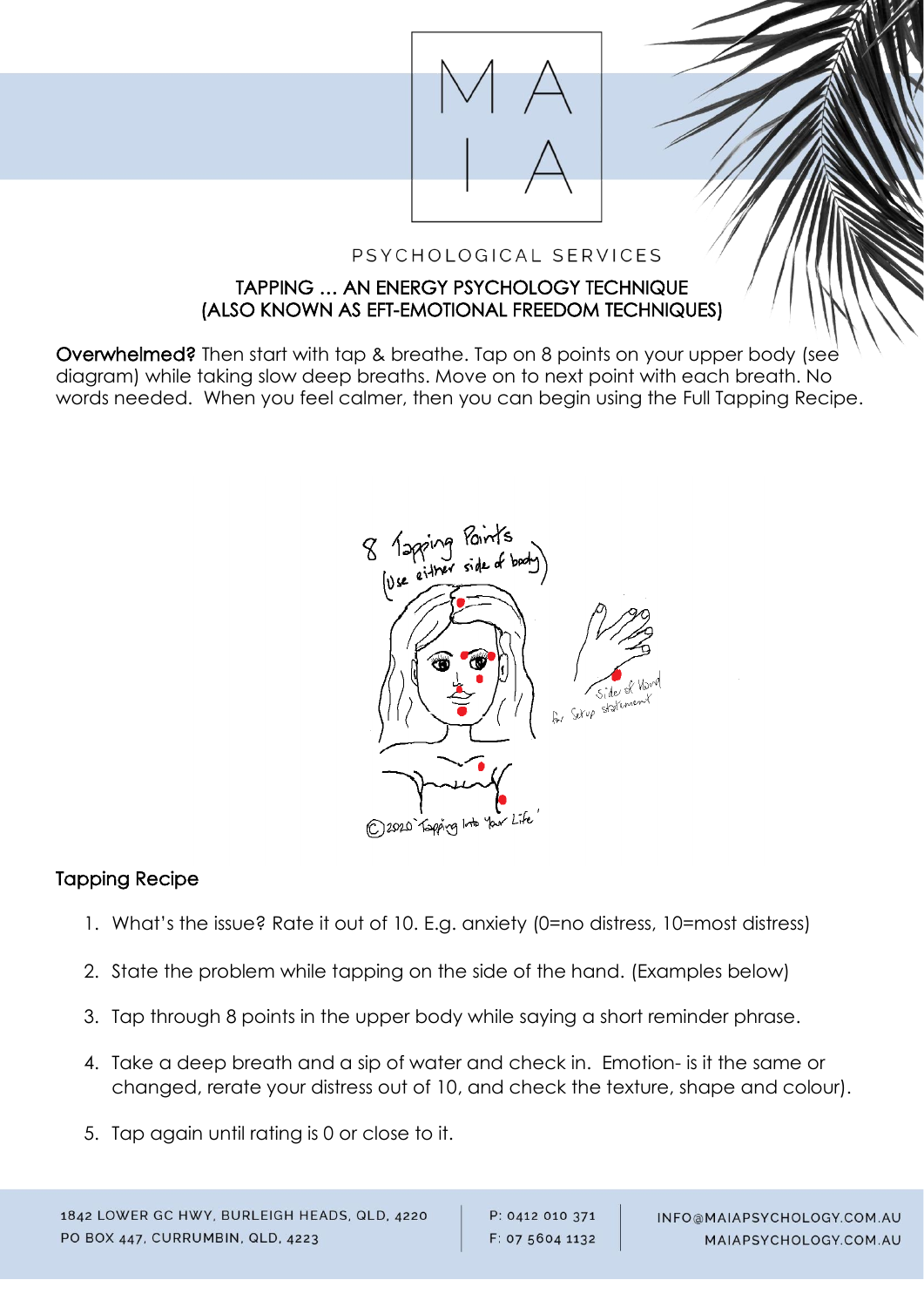

## PSYCHOLOGICAL SERVICES

#### Remember:

- 1. Be as specific as you can. If you can't be, just start where you're at and clarity will come.
- 2. If the emotion changes, begin a new setup statement.
- 3. Add in the words 'remaining' (this 'remaining' anxiety in my stomach) and statements 'I can choose to let it go', 'it's safe to let it go', and 'it's ok to let it go' in subsequent rounds.

### Setup Statement Examples of what to tap on right now:

- 1. Even though I feel this rough dark knot of anxiety in my stomach about not being able to pay the bills, I understand how I feel.
- 2. Even though I feel *frustrated* that *I can't visit my grandchildren* it'll be ok.
- 2a. Even though I feel this purple spiky lump of frustration in my head that I can't visit my grandchildren it'll be ok. (More detailed version of above statement)
- 3. Even though I feel this *tight red blob of fear in my chest* that I won't be able to get another job, I completely accept myself.
- 4. Even though I feel this stabbing black knife of anger in my heart about having to be isolated, I'm working on loving and accepting myself.
- 5. Even though I feel this grey wave of sadness in my throat that life will never be the same, I can choose to let it go.

ł